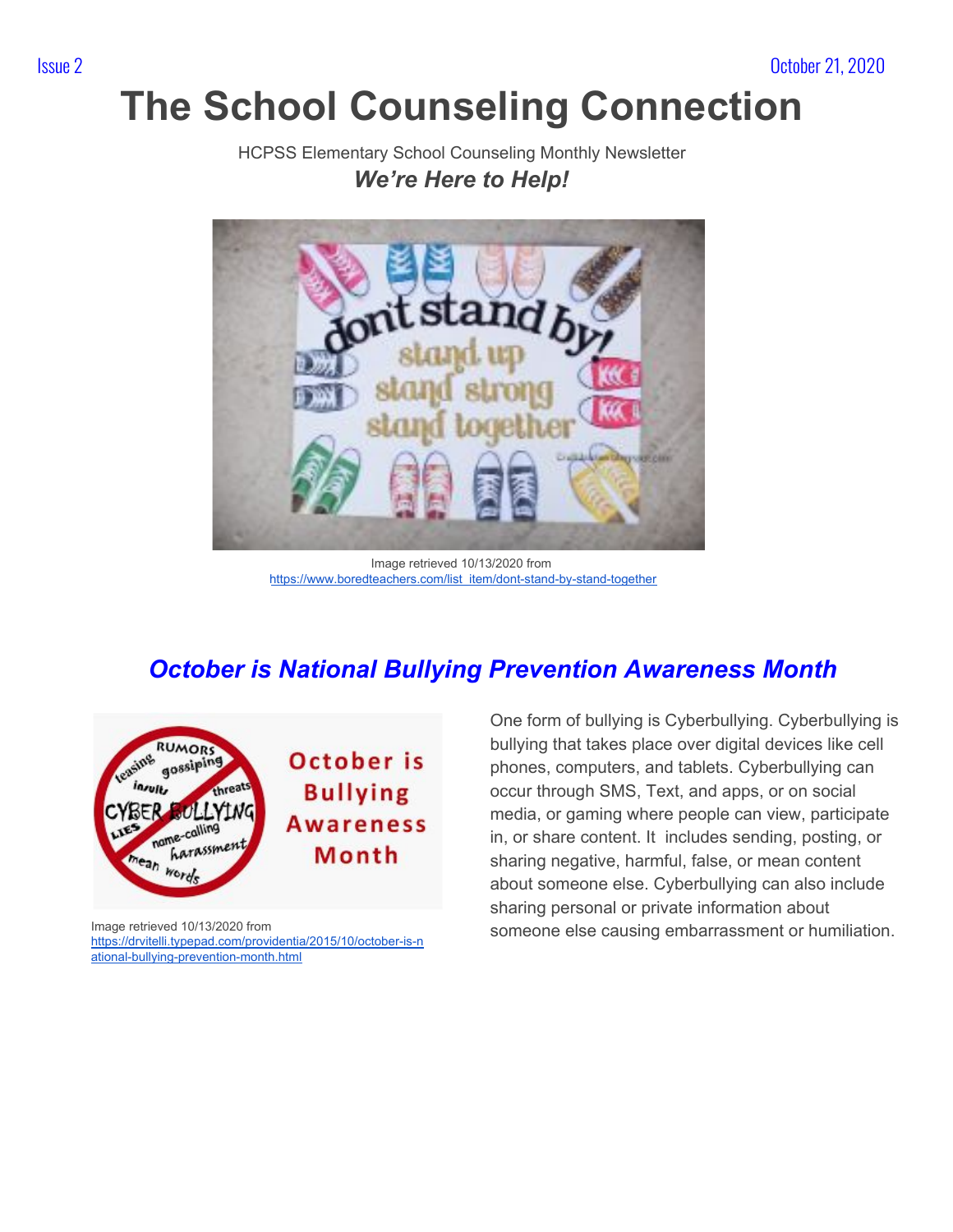### **Cyberbullying Prevention Tips:**



Image retrieved 10/13/2020 from <https://www.tes.com/lessons/sq7wGTQILmJPXA/online-safety>

How do you stay safe and prevent cyber-bullying? Here are some S.M.A.R.T. tips to follow when you are online.

- 1. SAFE: Never give out your personal info
- 2. MATERIALS: Do not access inappropriate websites or materials.
- 3. ACCEPT: Don't accept emails or messages from people you don't know or trust.
- 4. RELIABLE: Not everything you read is true and people might not be who they say they are. Check information before believing.
- 5. TELL: Tell a parent, teacher, or other trusted adult if someone or something makes you nervous or worried or uncomfortable.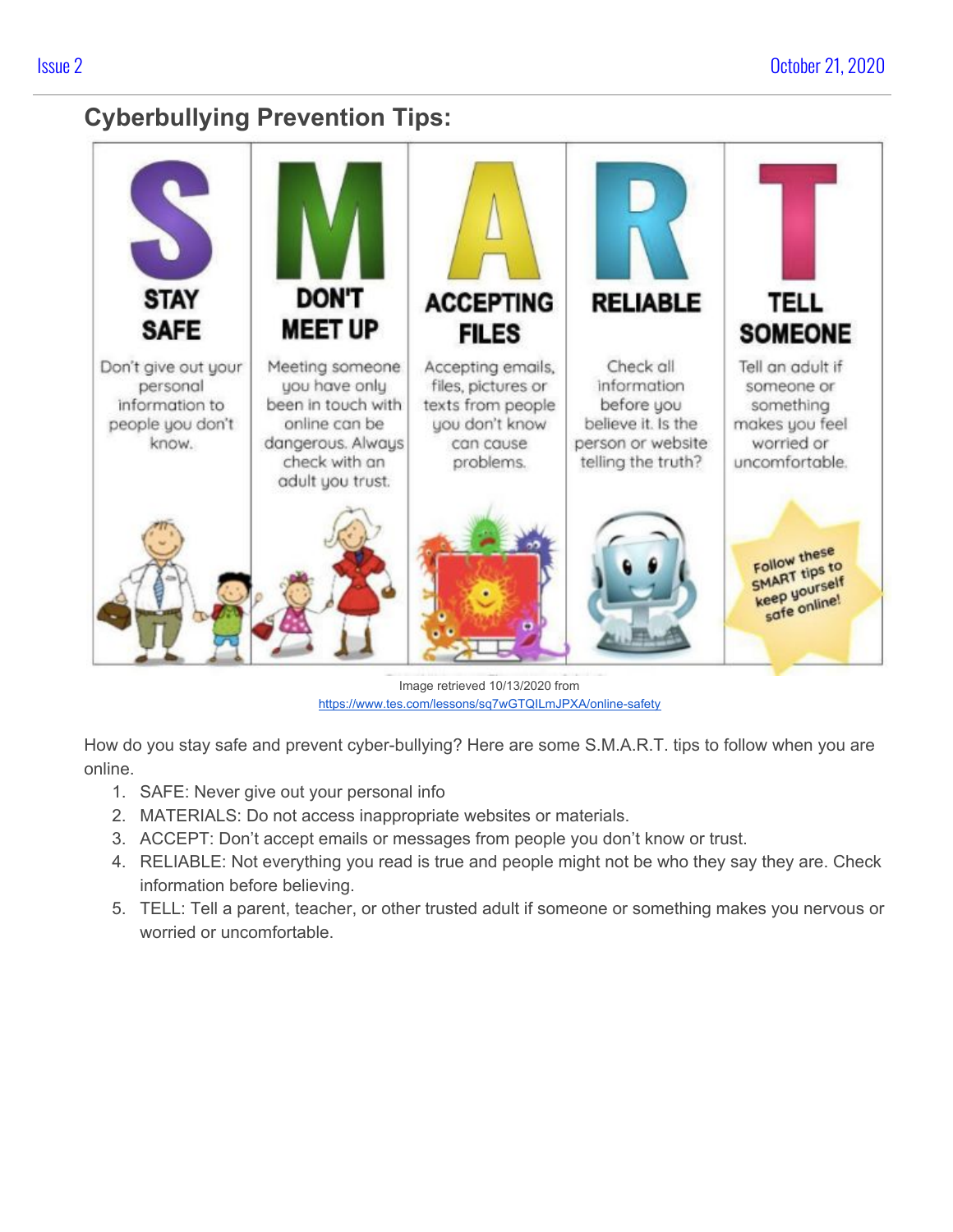## **Children's Book Read Aloud Video:**

● **K-2: The [Pout](https://video.link/w/Zaeob) Pout Fish and the Bully Bully [Shark](https://video.link/w/Zaeob)** Retrieved 10/13/20 from: <https://video.link/w/Zaeob>



● **3-5: [Stand Tall Molly Lou Melon](https://video.link/w/ULdob)** Retrieved 10/13/20 from: <https://video.link/w/ULdob>



### **Student Well Being**

*Coping Skill Spotlight: October 10th was World Mental Health Day*



Image retrieved on 10/23/20 from: [https://www.reddit.com/r/SelfCareCharts/comments/f0veo5/selfcare\\_mental\\_health\\_for\\_kids/](https://www.reddit.com/r/SelfCareCharts/comments/f0veo5/selfcare_mental_health_for_kids/)

Self-care means taking care of yourself. Work together with your parents to find ways to stay active, and express your feelings. Connect with others who share the same interests as you? What kinds of things do you like to do? What ways do you take care of yourself? Share them with family members or friends.